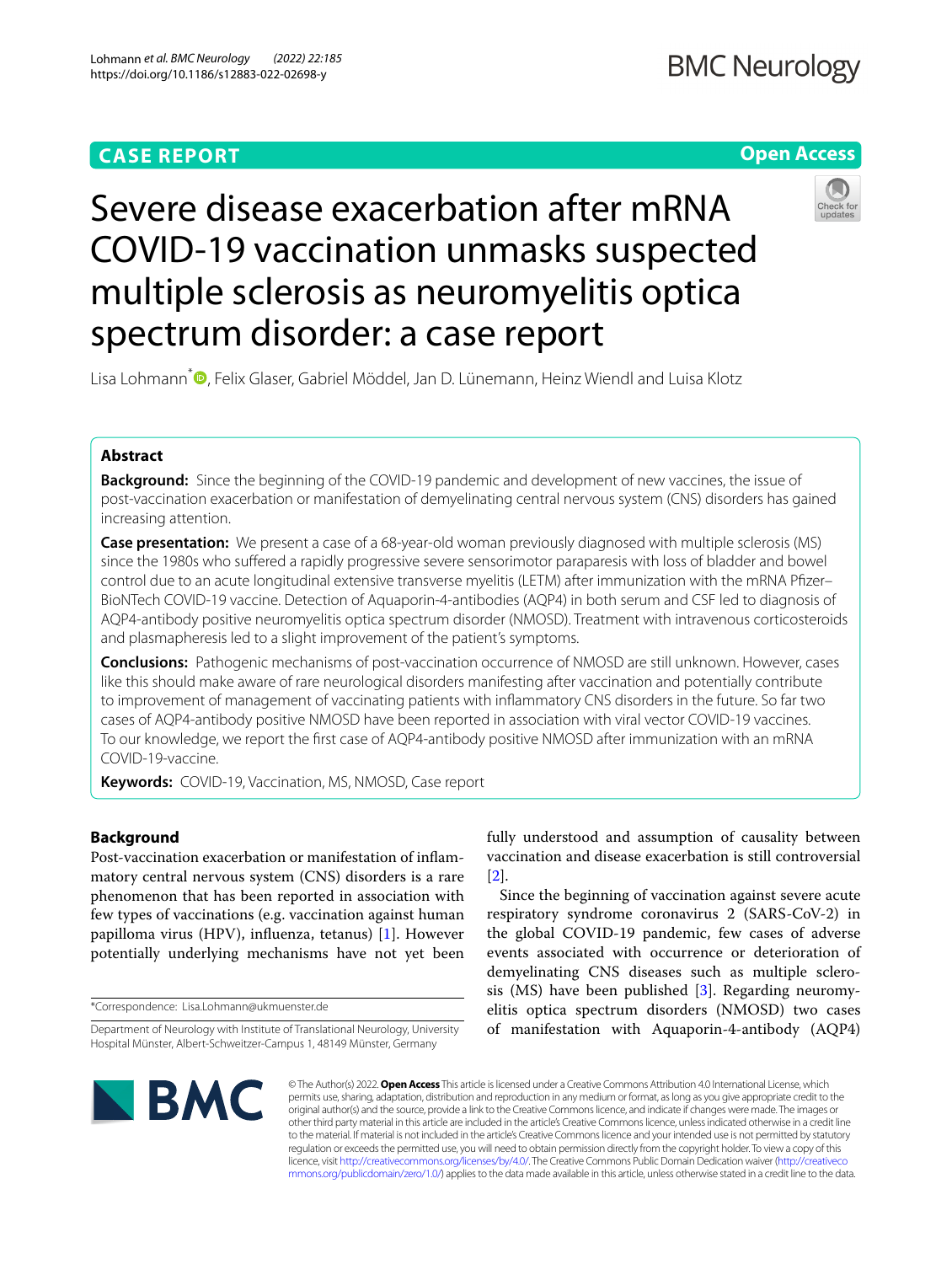positive NMOSD after COVID-19 vaccination have been reported so far, one after application of the Oxford– AstraZeneca COVID-19 vaccine (AZD1222) and another case after vaccination with the Sputnik V COVID-19 vaccine (Gam-COVID-Vac), both viral vector vaccines [\[4](#page-3-3), [5\]](#page-3-4). Furthermore, one case of occurrence of longitudinal extensive transverse myelitis (LETM) after the mRNA Moderna COVID-19 vaccine (mRNA-1273) has been reported, however due to absence of AQP4-antibodies and other diagnostic criteria, this patient does not fulfl NMOSD diagnostic criteria [[6,](#page-3-5) [7](#page-3-6)].

Herein, we present a case of AQP4-antibody positive NMOSD presenting as severe LETM following frst vaccination with the mRNA Pfzer–BioNTech COVID-19 vaccine (BNT162b2) in a female patient with suspected MS for over 40years.

# **Case presentation**

A 68-year-old Caucasian woman presented with a rapidly progressive severe sensorimotor paraparesis a few days after having received the frst mRNA COVID-19 vaccination (BNT162b2) in May 2021. The patient's history showed the suspected diagnosis of a secondary progressive MS for over 40years with unknown date of transition. After having sufered a severe relapse in the early 1980s the patient had lived with a residual mild

paraparesis. The patient had never received a diseasemodifying therapy (DMT). Relapses had been treated with intravenous corticosteroids. Regarding her vaccination history, the patient had regularly received the vaccines recommended by the German Standing Committee on Vaccination without any relevant side efects prior to the following events.

In April 2021, the patient frst sufered a deterioration of the paraparesis shortly after having been vaccinated against tetanus and pneumococci. She was admitted to an external hospital. Spinal cord MRI showed signs of atrophy of the cervical and thoracic spinal cord without Gadolinium (GD)-enhancement. Cerebrospinal fuid (CSF) analysis did not show any abnormalities. Due to a suspected MS relapse the patient was treated with intravenous corticosteroids. Subsequently the symptoms receded and the patient reached prior level of disability.

On the 5th of May 2021 the patient received the frst mRNA COVID-19 vaccination and 23days later developed a severe exacerbation of the paraparesis with sensory level of T8 and inability to walk as well as loss of bladder and bowel control (EDSS 7.0). A new spinal cord MRI now showed T2-signal alteration ranging from C4 to T10 with GD-enhancement from C3 to C5 as sign of an acute LETM (Fig. [1\)](#page-1-0). CSF analysis displayed pleocytosis of 340 cells/μl (51% lymphocytes, 49% granulocytes)



<span id="page-1-0"></span>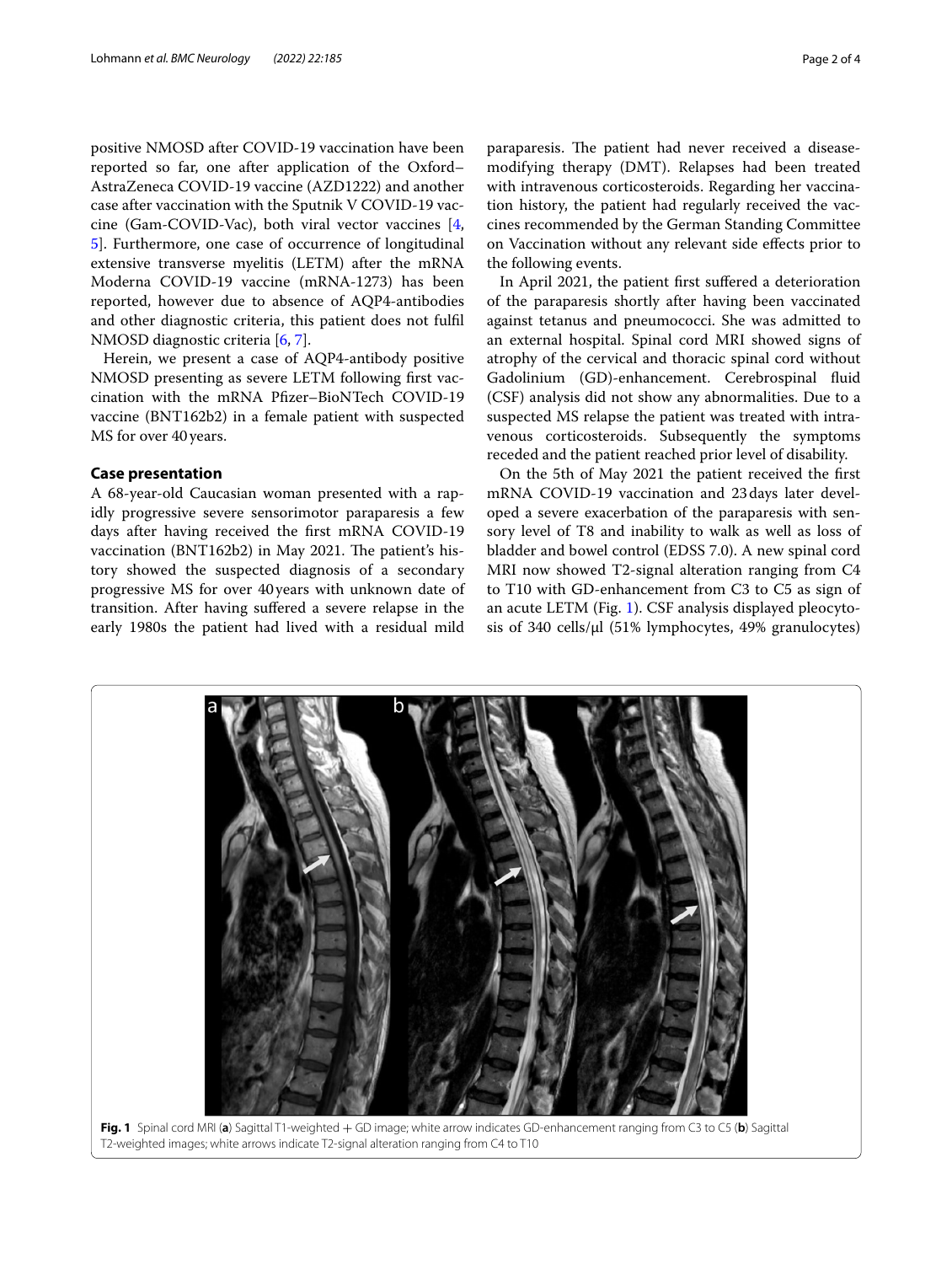and disturbance of the blood-brain-barrier with elevated protein levels of  $2590 \,\mathrm{mg/L}$ . There was no evidence of oligoclonal bands. Also, there was no evidence of bacterial or viral infection. Cell-based assay showed positive AQP4-antibodies in serum and CSF. The patient fulfilled diagnostic criteria for AQP4-antibody positive NMOSD.

Initial therapy with intravenous corticosteroids for fve days was followed by seven cycles of plasmapheresis which led to a mild improvement of sensorimotor function (EDSS remaining at 7.0). Considering the highly active disease progression, DMT with eculizumab was initiated promptly. Since the patient showed deterioration of symptoms both times she was immunized, required meningococcal vaccination was not applied for safety reasons and prophylactic antibiotic therapy was initiated in the induction phase of eculizumab. The patient later decided not to receive the vaccination at all, hence therapy was changed to satralizumab. In the follow-up period of six months no new relapses have occurred. The patient also declined the second COVID-19 vaccination.

# **Discussion**

AQP4-antibody positive NMO represents a rare chronic infammatory disorder of the CNS as a result of an autoantibody- and complement-mediated astrocytopathy due to high expression of the antigen AQP4 at the astrocytic endfeet, which is followed by secondary demyelination and often extensive axonal and neuronal damage, which primarily afects the spinal cord, optic nerves and brain stem areas [[7\]](#page-3-6). Due to prognostic diferences and diferential response to diverse immunomodulatory treatments, with MS drugs mostly aggravating NMO disease activity, diferential diagnosis of NMOSD and MS is crucial, in particular with regard to DMT initiation [\[8\]](#page-3-7).

In this case the patient's clinical presentation had been classifed as MS in the early 1980s and not re-evaluated since, presumably as she had not sufered from a severe relapse until recently. Furthermore, the patient has never been treated with a DMT. Interestingly she already had sufered a mild exacerbation without any correlate in spinal cord imaging after having been vaccinated against tetanus and pneumococci, possibly indicating slight activation of the immune system. Following immunization with an mRNA COVID-19 vaccine the patient sufered from a severe disease exacerbation presenting as LETM which led to clinical re-evaluation and ultimately diagnosis of NMO due to detection of AQP4-autoantibodies in both serum and CSF.

The timeline of these events is highly suggestive for a potential triggering of so far self-contained autoimmune-mediated processes increased by the COVID-19 vaccination. Of note, causality between vaccination and relapse or manifestation of NMOSD have not been verifed yet. Also, specifc testing for serum autoantibodies against SARS-CoV-2 as a potential marker for the immune response to the COVID-19 vaccine has not been performed. Furthermore, it has to be taken into account that the patient received three types of vaccinations in a short period of time, so possible delayed efects of the frst vaccinations or combined efects of an unspecifc "bystander immune activation" as a consequence of these diferent vaccinations could be associated with the disease exacerbation observed in this particular case  $[9]$  $[9]$ . The patient's history suggests that she sufered from a long-standing latent NMOSD misdiagnosed as MS that fared up after the vaccination. However, testing for AQP4-antibodies has not been performed prior to the severe relapse as proof of this hypothesis. Hence, the possibility that this patient actually did develop a new autoimmune disorder on basis of a recently inactive MS has to be acknowledged. However, one crucial factor that needs to be emphasized is the fact that this patient did not receive any DMT, especially not around the time of vaccination, which might have reduced the risk of disease exacerbation. So far, there have been no reports of disease exacerbation of properly treated NMOSD patients following COVID-19 vaccination, although post-vaccination manifestation or relapses of NMOSD have been reported before the COVID-19 pandemic [\[10,](#page-3-9) [11](#page-3-10)]. Since SARS-CoV-2-infection itself can also be associated with severe neurological disorders including demyelinating diseases of the CNS, the so far described rare cases of post-vaccination events should not lead to a change of vaccination policy or discouragement of patients [[12](#page-3-11)].

# **Conclusions**

Taken together, this case adds evidence to the few reported cases of NMOSD manifestation upon COVID-19 vaccination and warrants to potentially avoid repetitive vaccinations against COVID-19 combined with other vaccinations with only a short in-between interval, if possible. Furthermore, efective treatment must be ensured in patients sufering from infammatory CNS diseases before immunization. Finally, regarding the advances in diagnostic possibilities for neurologic disorders reevaluation of diagnoses from the past should always be considered.

#### **Abbreviations**

AQP4: Aquaporin-4; CNS: Central nervous system; CSF: Cerebrospinal fuid; DMT: Disease-modifying therapy; EDSS: Expanded Disability Status Scale; GD: Gadolinium; HPV: Human papilloma virus; LETM: Longitudinal extensive transverse myelitis; MS: Multiple sclerosis; NMOSD: Neuromyelitis optica spectrum disorder; SARS-CoV-2: Severe acute respiratory syndrome coronavirus 2.